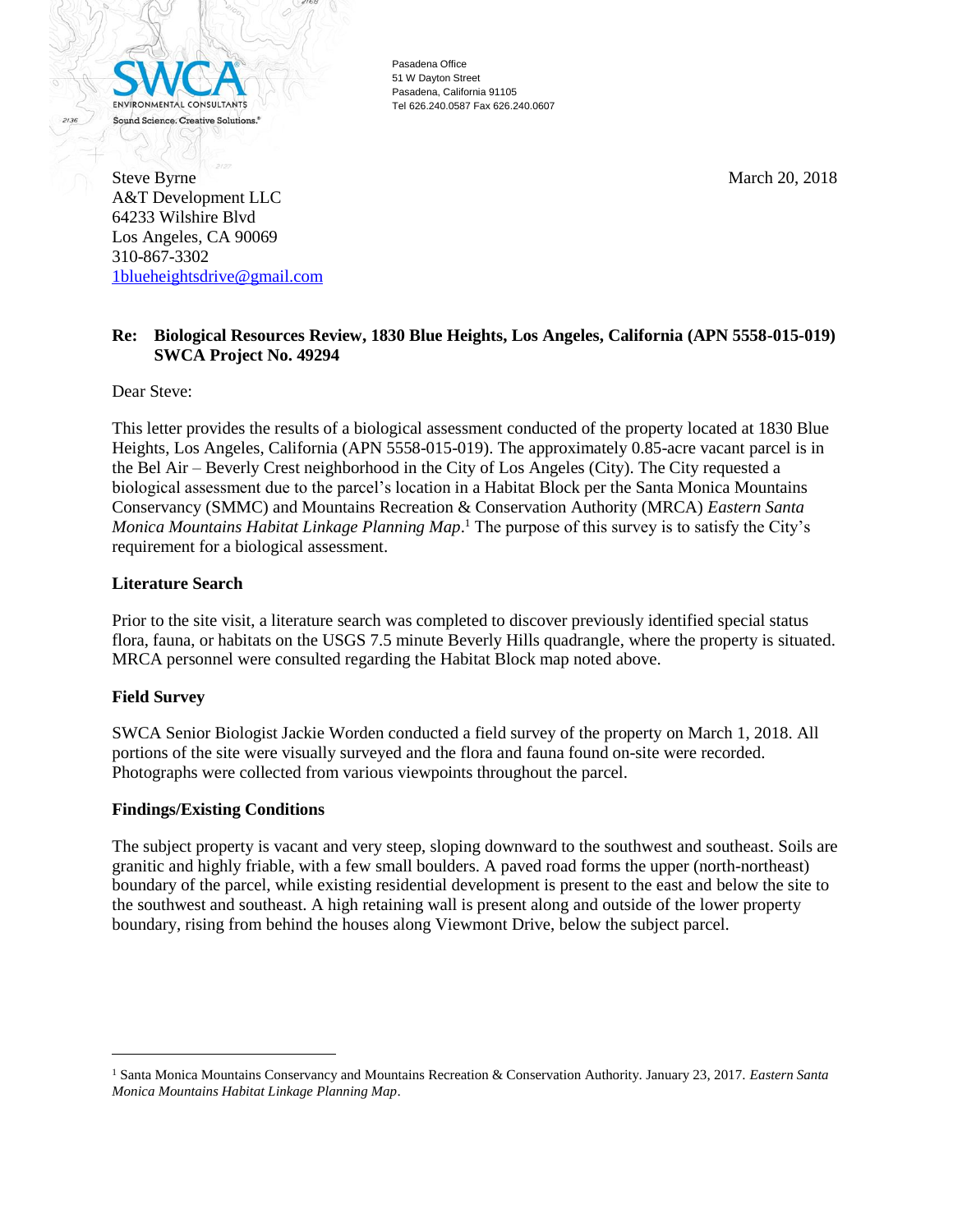

#### *Flora*

The ground layer of vegetation on-site is strongly dominated by invasive, non-native fountain grass (*Pennisetum setaceum*), with a relative cover of 50-70 percent. Castor bean (*Ricinus sativa*), tree tobacco (*Nicotiana glauca*) and filaree (*Erodium* spp.) are the other common non-native species on the property.

A few native shrubs are present, limited to scattered California buckwheat (*Eriogonum fasciculatum*), deerweed (*Acmispon glaber*), and multi-trunk laurel sumac (*Malosma laurina*). Some of the sumac have been cut and are stump sprouting. There are scattered non-native trees, including Aleppo pine (*Pinus halapensis*), lemon-scented gum trees (*Eucalyptus citriodora*), and Brazilian pepper (*Schinus terebinthifolia*). Planted ornamentals are present outside the east and southern property boundaries.

## *Fauna*

Wildlife identified on the property during the field survey included California [Beechey] ground squirrel (*Otospermophilus beecheyi*), Anna's hummingbird (*Calypte anna*), and American crow (*Corvus brachyrhynchos*) overhead. No evidence of larger mammals (tracks; scat), such as deer (*Odocoileus hemionus*) or coyote (*Canis latrans*) was detected.

#### *Special Status Species*

Braunton's milk-vetch (*Astragalus brauntonii*): The literature search found one previously identified special status plant, last reported on the Beverly Hills quadrangle in 1930. This perennial herb is a federally-listed endangered species, and is listed by the California Native Plant Society (CNPS) with a Rare Plant Rank (RPR) of 1B.1 (plants rare, threatened, or endangered in California and elsewhere).<sup>2</sup> No milk-vetch was found on the property during the March field survey.

## *Special Status Habitat*

No special status habitats, such as oak woodland, wetlands, or riparian corridors, were reported previously or found on or near the property during the site survey.

## *Habitat Blocks*

l

The parcel is located within Habitat Block 53/58 on the *Eastern Santa Monica Mountains Habitat Linkage Planning Map*. <sup>3</sup> This origin and intent of this map was explained by Marc Shores of the Mountains Recreation & Conservation Authority (MRCA) as follows:

"The numbers are purely for natural resource planning purposes only, the blocks were numbered east to west, with the Griffith Park area receiving A-X. Our goal is to discern the gaps and obstacles between the blocks that hinder wildlife movement. Once those areas are quantified, we then have a better tool for strategic acquisition/management planning. No biological datasets were created in

<sup>2</sup> California Department of Fish and Wildlife. January 2018. Special Vascular Plants, Bryophytes, and Lichens List. California Natural Diversity Database (CNDDB).

<sup>3</sup> Santa Monica Mountains Conservancy and Mountains Recreation & Conservation Authority. January 23, 2017. *Eastern Santa Monica Mountains Habitat Linkage Planning Map*.